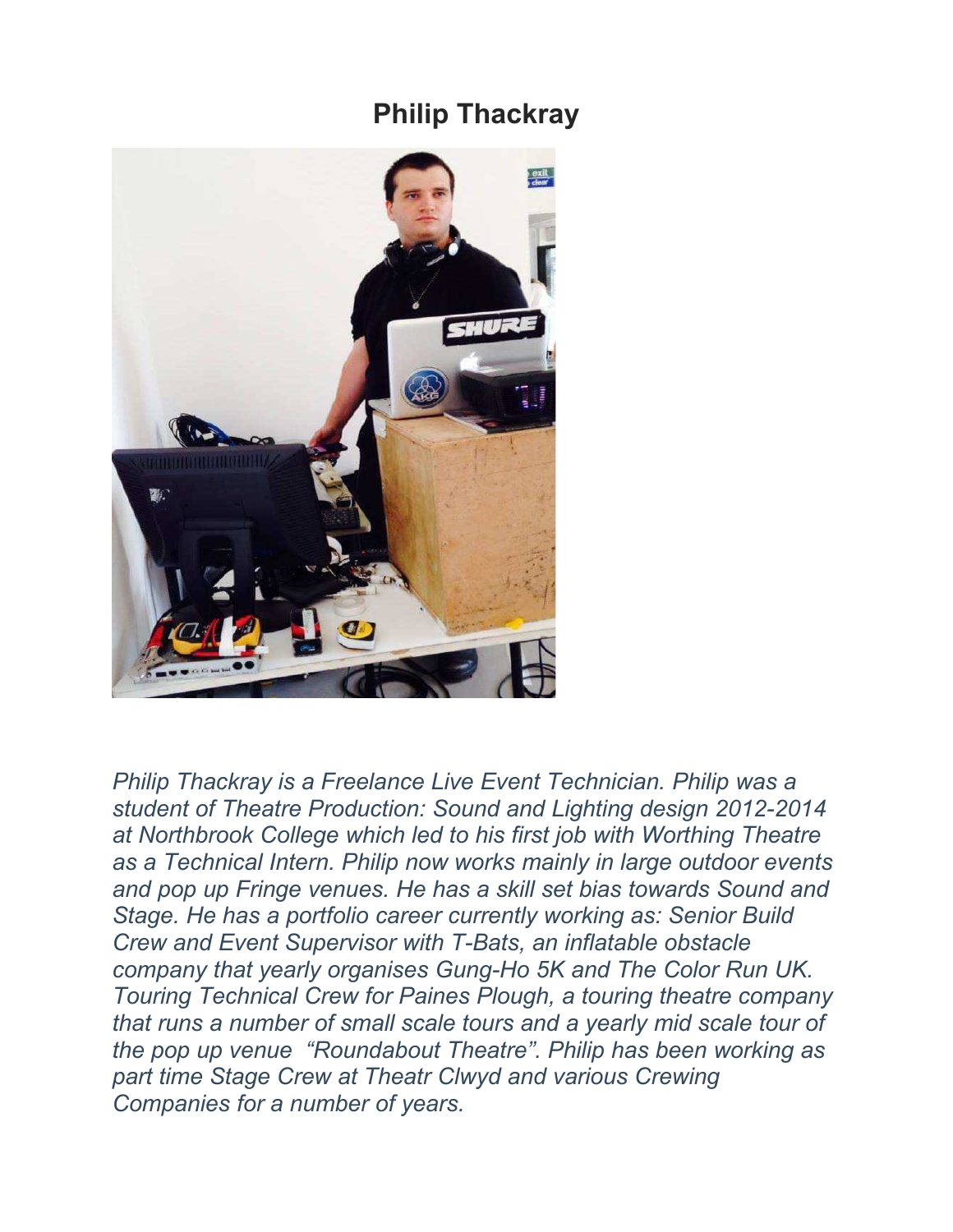# **Philip Thackray**

#### **Personal Profile.**

I am a creative, hard working and adaptable young man. I am looking for a position in which I can continue to increase my skills. I am willing to take on various tasks to gain the valuable experience necessary to succeed in my chosen industry. I am very reliable and punctual and aim to finish the job to the highest standard, which can be expected.

### **Key Skills.**

I have nine GCSE  $A^*$  to C including English Language, Mathematics, 21<sup>st</sup> Century Science and ICT.

I have experience with using CAD software to draw ground plans.

I can work in a team however at the same time also thrive working by myself as I am extremely self-motivated.

· I am fairly strong and enjoy manual handling from working as stage crew and doing working as a laborer.

· I can use a number of different power tools that I've used to build sets, do repair work and any other job that might be needed.

· I have experience running site power with multiple generators.

I regularly instruct local crew on loading and brake down of events.

#### **Employment.**

September 2020 – October 2020 Technicial Crew, Roundabout Tour – Paines Plough.

April 2020 – August 2020 Freelance Senior Build Crew and Senior Event Supervisor, Gung-Ho Tour – T-Bats.

November 2019 – January 2020 Follow Spot Operator, Jack & The Beanstalk – Theatr Clywd.

November 2019 – Present Freelance Prop Maker/ Technical Crew.

September 2019 – September 2019 Freelance Build Crew and Event Supervisor, The Colour Run Tour – T-Bats.

August 2019 – October 2019 Freelance Technical Crew, Roundabout Tour – Paines Plough.

March 2019 – September 2019 Freelance Build Crew and Event Supervisor, Gung-Ho Tour – T-Bats.

November 2018 – Present Freelance Crew, Paines Plough.

November 2018 – February 2019 Stage Technician, Hansel & Gretel: Fairytale Detectives – Theatr Clwyd.